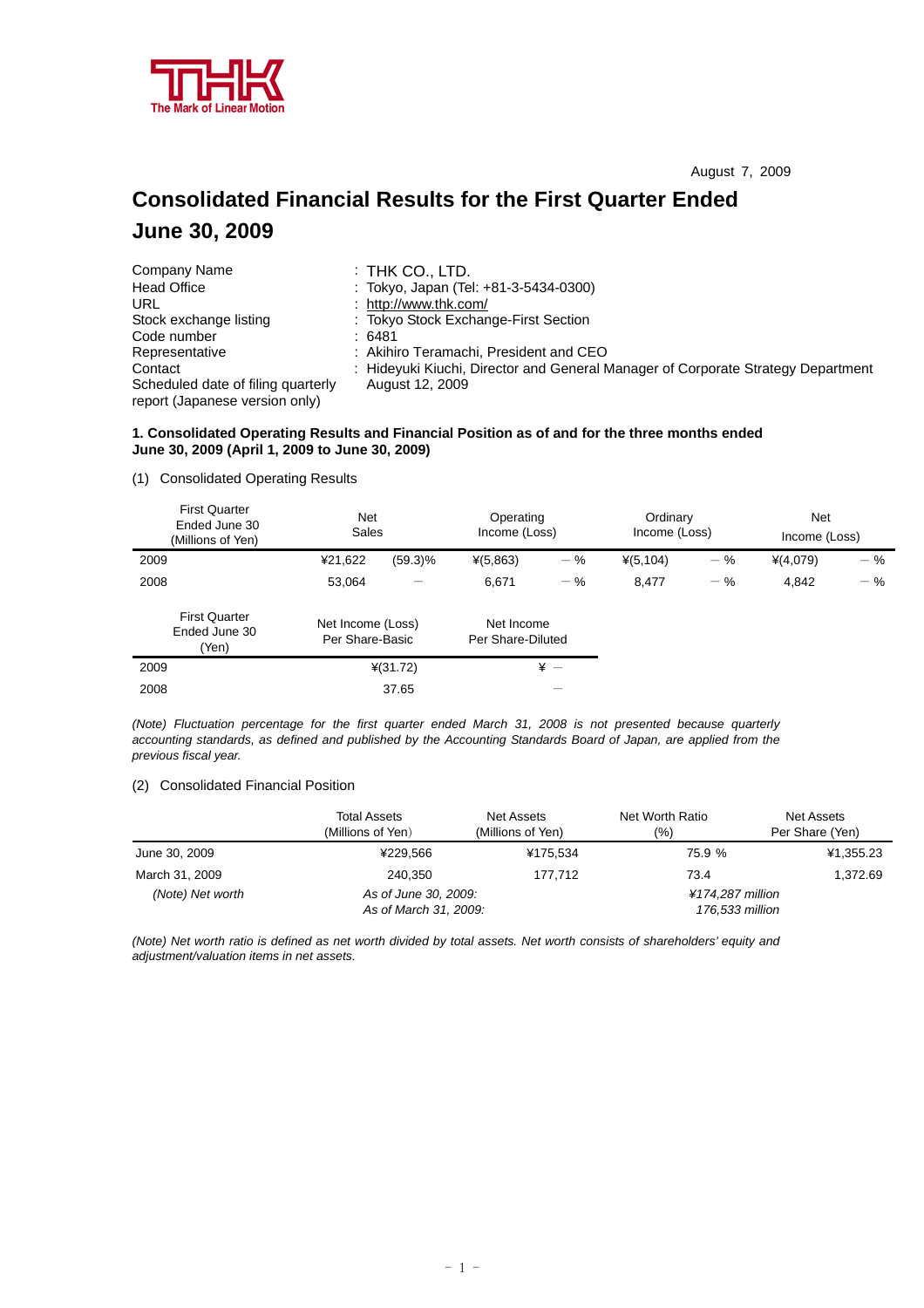# **2. Dividends**

|                  |                                              | Dividend Per Share (Yen)                           |                                                  |          |       |  |
|------------------|----------------------------------------------|----------------------------------------------------|--------------------------------------------------|----------|-------|--|
|                  | <b>First Quarter</b><br>End as of<br>June 30 | <b>Second Quarter</b><br>End as of<br>September 30 | <b>Third Quarter</b><br>End as of<br>December 31 | Year end | Total |  |
| 2009 (Actual)    |                                              | 12.00                                              |                                                  | 8.00     | 20.00 |  |
| 2010 (Actual)    |                                              | n/a                                                | n/a                                              | n/a      | n/a   |  |
| 2010 (Projected) | n/a                                          | 7.50                                               |                                                  | 7.50     | 15.00 |  |

*(Note) Change in dividend projection: none* 

# **3. Forecasts for the year ending March 31, 2010 (April 1, 2009 to March 31, 2010)**

|                                                                           | Net<br>Sales<br>(Millions of Yen) | Operating<br>Income (Loss)<br>(Millions of Yen) | Ordinary<br>Income (Loss)<br>(Millions of Yen) | Net<br>Income (Loss)<br>(Millions of Yen) | Net<br>Income (Loss)<br>per Share<br>(Yen) |
|---------------------------------------------------------------------------|-----------------------------------|-------------------------------------------------|------------------------------------------------|-------------------------------------------|--------------------------------------------|
| Six<br>months<br>ending<br>September 30, 2009<br>(amount)<br>(percentage) | ¥48,000<br>$(54.6)\%$             | $*(10,000)$<br>$-$ %                            | $*(9,300)$<br>$-$ %                            | $*(7,900)$<br>$-\%$                       | $*(61.43)$<br>n/a                          |
| Year ending March 31,<br>2010<br>(amount)<br>(percentage)                 | ¥110,000<br>$(38.6)\%$            | $*(15,000)$<br>$-$ %                            | $*(14,300)$<br>$-$ %                           | $*(11,500)$<br>$-$ %                      | $*(89.42)$<br>n/a                          |

*(Note 1) The above forecasts are based upon the information currently available at the time of the announcement of this report. Actual performance may differ from the estimates due to various unforeseen factors.* 

*(Note 2) The forecasts announced on May 18, 2009 have been amended to as in the above table.* 

#### **4**.**Other Financial Information**

- (1) Significant change in scope of consolidation: None
- (2) Simplified or particular accounting treatment for quarterly financial statements:

a. Determination of allowance for bad debts

-As no significant change is noted, allowance for bad debts is determined based on the credit loss percentage as of the previous year-end.

#### b. Measurement of inventories

-Physical count of inventories for quarterly-end does not cover all of inventories, however, inventories are stated by amount reasonably calculated based on the physical count performed at the previous year-end.

#### c. Depreciation expense

-Depreciation expense is determined based on an allocation of projected amount of depreciation to each quarter, considering estimated acquisition, sale and disposal during the fiscal year.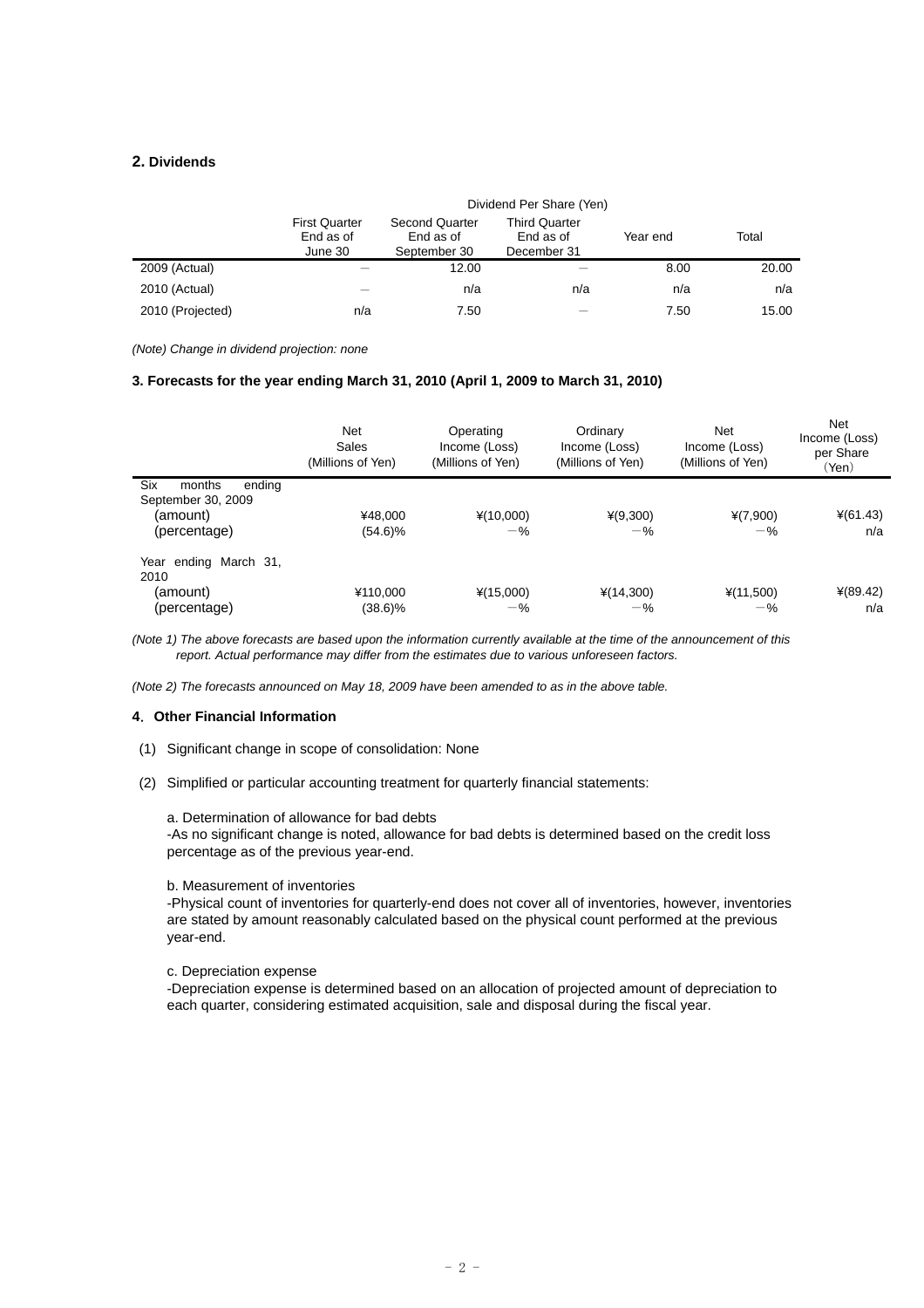d. Income taxes payable and deferred tax assets/liabilities

-In determination of income taxes payable, taxable or deductible items to be incorporated in calculation are limited to that material.

-Basically, deferred taxes are determined based on the forecast and tax planning prepared as of the previous year-end. If significant changes are noted in temporary differences or business environment thereafter, the impact of such changes will be reflected in the forecasts, tax planning, and determination of deferred tax assets.

e. Tax expense

-Certain consolidated subsidiaries calculate their income taxes based on the estimated effective tax rates applicable to the current fiscal year.

- (3) Changes in accounting policy/treatment/presentation manner for quarterly financial statements: None
- (4) Changes in accounting policy/treatment/presentation manner due to:

| a. Changes in accounting standard | None |
|-----------------------------------|------|
| b. Other changes                  | None |

(5) Number of shares

| a. | Common stock issued, including treasury                       |                                 | (shares)                   |
|----|---------------------------------------------------------------|---------------------------------|----------------------------|
|    | stock, as of:                                                 | June 30, 2009<br>March 31, 2009 | 133,856,903<br>133,856,903 |
| b. | Treasury stock as of:                                         | June 30, 2009<br>March 31, 2009 | 5,253,562<br>5,252,712     |
| c. | Average number of common stock for the three<br>months ended: | June 30, 2009<br>June 30, 2008  | 128,603,846<br>128,607,186 |

# **For reference:**

Non-consolidated forecasts for the year ending March 31, 2010 (April 1, 2009 to March 31, 2010)

|                                                                           | Net<br>Sales<br>(Millions of Yen) | Operating<br>Income (Loss)<br>(Millions of Yen) | Ordinary<br>Income (Loss)<br>(Millions of Yen) | Net<br>Income (Loss)<br>(Millions of Yen) | Net<br>Income (Loss)<br>per Share<br>(Yen) |
|---------------------------------------------------------------------------|-----------------------------------|-------------------------------------------------|------------------------------------------------|-------------------------------------------|--------------------------------------------|
| Six<br>months<br>endina<br>September 30, 2009<br>(amount)<br>(percentage) | ¥25.000<br>(65.3)%                | $*(5,200)$<br>$-$ %                             | $*(5,200)$<br>$-$ %                            | $*(3,200)$<br>$-$ %                       | $*(24.88)$<br>n/a                          |
| Year ending March 31,<br>2010<br>(amount)<br>(percentage)                 | ¥60,000<br>$(46.7)\%$             | $*(7,200)$<br>$-$ %                             | $*(7,200)$<br>$-$ %                            | $*(4,500)$<br>$-$ %                       | $*(34.99)$<br>n/a                          |

*(Note) The above forecasts are based upon the information currently available at the time of the announcement of this report. Actual performance may differ from the estimates due to various unforeseen factors.*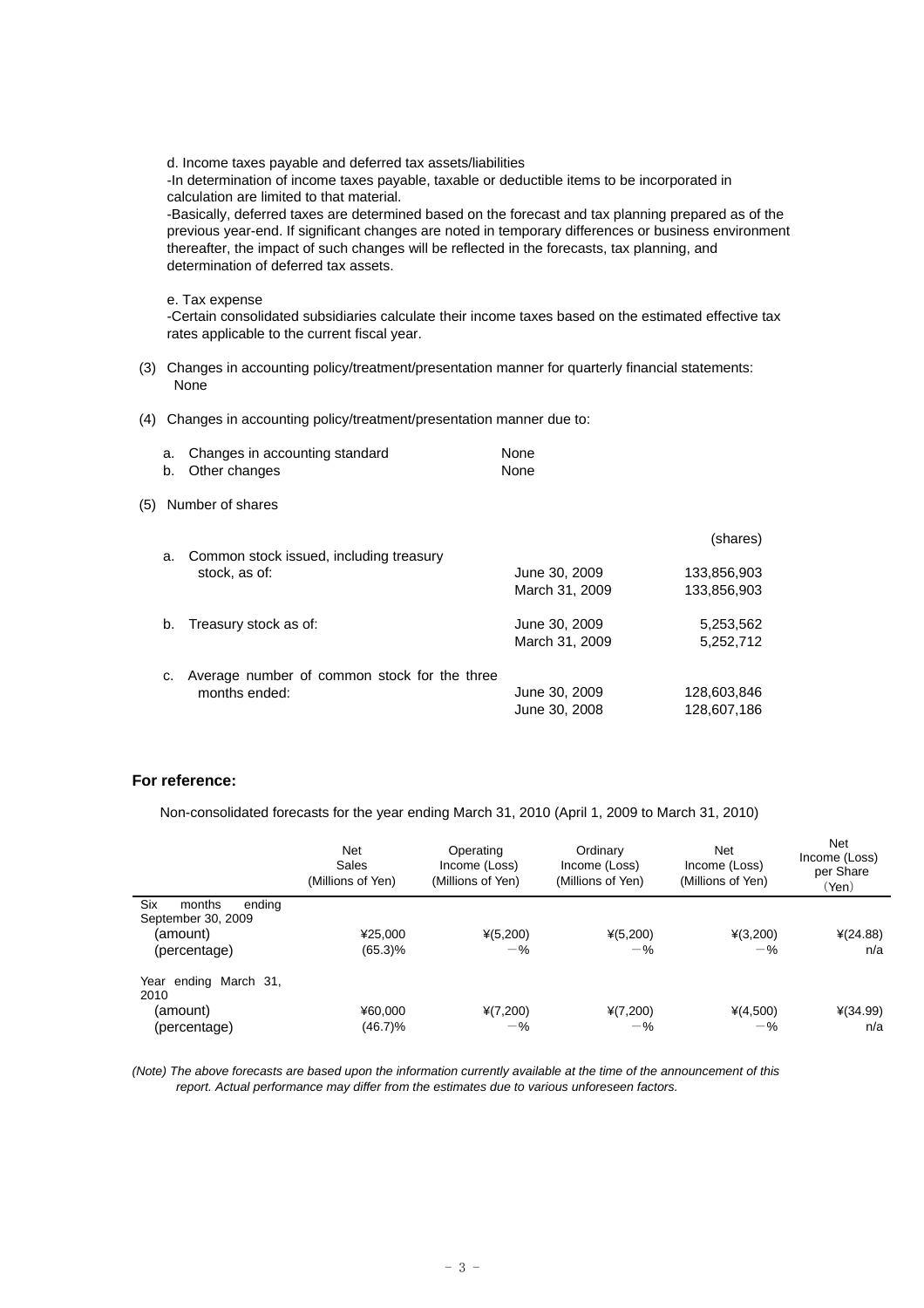# **Management's Discussion and Analysis**

**1. Operating results (From April 1, 2009 to June 30, 2009)** 

During the first quarter of this fiscal year, the world real economy has remained stagnant which was triggered by the failure of U.S. major financial institutions. In Japan, downturn in exports and capital investments led to a continuing economic recession. In the overseas economy, emerging countries such as China have also turned into decelerating economy along with developed countries.

The principal strategies of the THK group to enlarge business areas are "Full-scale globalization" and "Development into new business areas". Under these severe circumstances, the THK group has made continuous efforts to implement further "Development into new business areas" and to strengthen its structure to expand its business in emerging countries such as China. However, as a result of the sharp decline in market demands all over the world caused by changes in the external environment, net sales for this first quarter stood at ¥21,622 million (¥53,064 million in the previous first quarter).

On the cost front, the THK group made continuous efforts to enhance its productivity such as raw materials' yield percentage improvement and production lead-time reduction, as well as to reduce costs by reviewing operating hours and capital investments. The cost to sales ratio, however, rose 21.5% from a year earlier to 89.1% due to sharp decrease in sales.

Selling, general and administrative expenses decreased by ¥2,308 million from a year earlier due to reduced bonuses to directors and statutory auditors, decreases in salaries brought about by adjusting the working hours, and overall cutting expenses. The ratio to net sales, however, rose 18.2% from a year earlier to 38.1% due to the decrease in sales.

As a result, an operating loss of ¥5,863 million was recorded for this first quarter (¥6,671 million of operating income in the previous first quarter).

Net non-operating income/expense was income of ¥758 million due mainly to foreign exchange gain. As a result, an ordinary loss of ¥5,104 million was recorded (¥8,477 million of ordinary income in the previous first quarter).

Net extraordinary gain/loss was loss of ¥303 million due mainly to lay-off costs. As a result, net loss of ¥4,079 million was recorded (¥4,842 million of net income in the previous first quarter).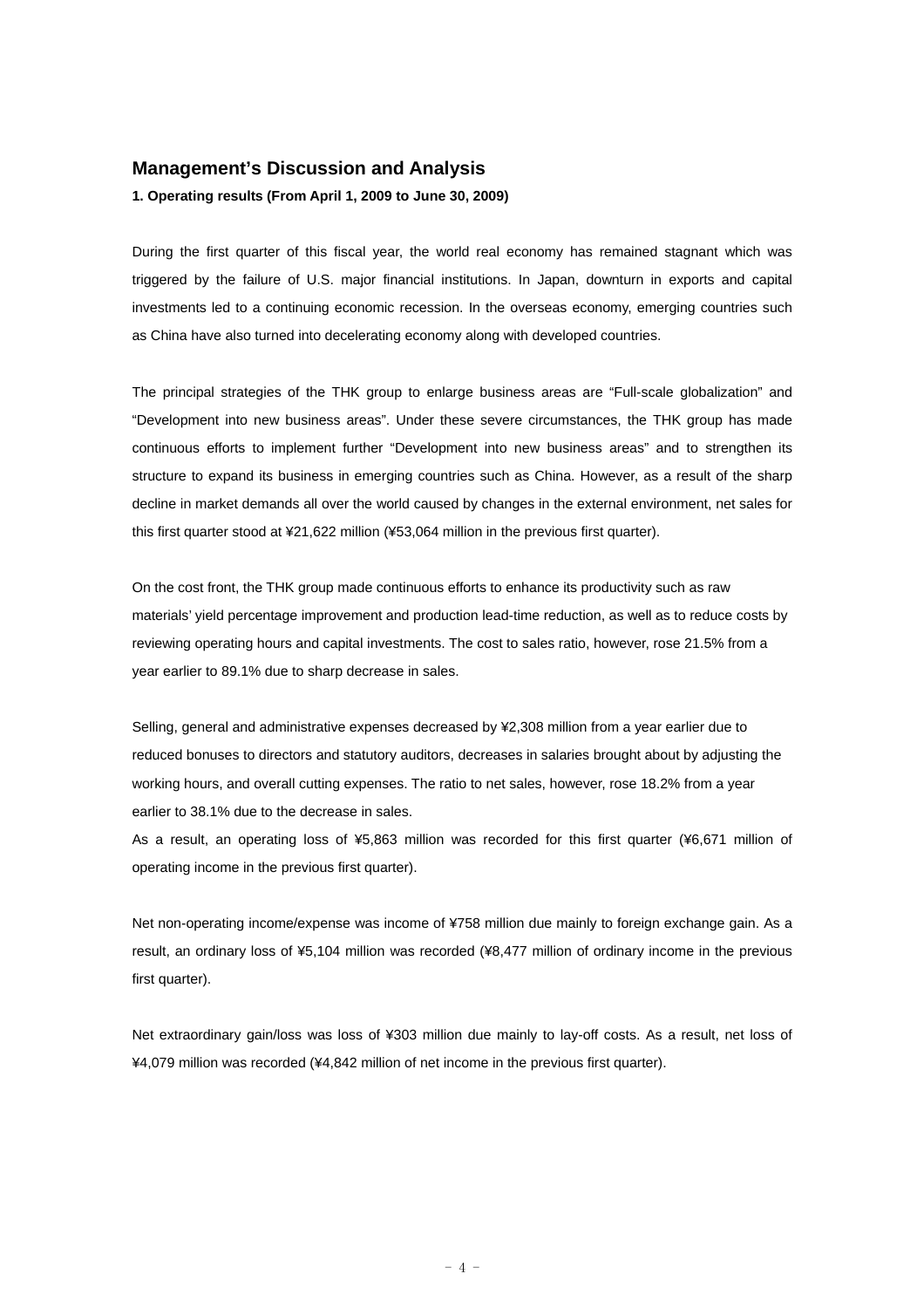## **2. Financial position (As of June 30, 2009)**

Total assets stood at ¥229,566 million, ¥10,783 million less than the previous fiscal year-end, due mainly to decrease in accounts and notes receivable.

Total liabilities stood at ¥54,031 million, ¥8,605 million more than the previous fiscal year-end, due mainly to decrease in accounts and notes payable.

Although foreign currency translation adjustments increased, net assets stood at ¥175,534 million, ¥2,178 million less than the previous fiscal year-end, due mainly to decrease in retained earnings.

# **3. Forecast for the fiscal year ending March 31, 2010**

For details of the financial forecasts for the six months ending September 30, 2009 and the year ending March 31, 2010, please refer to "Notice Regarding the Amendments in Financial Forecasts" announced on August 7, 2009.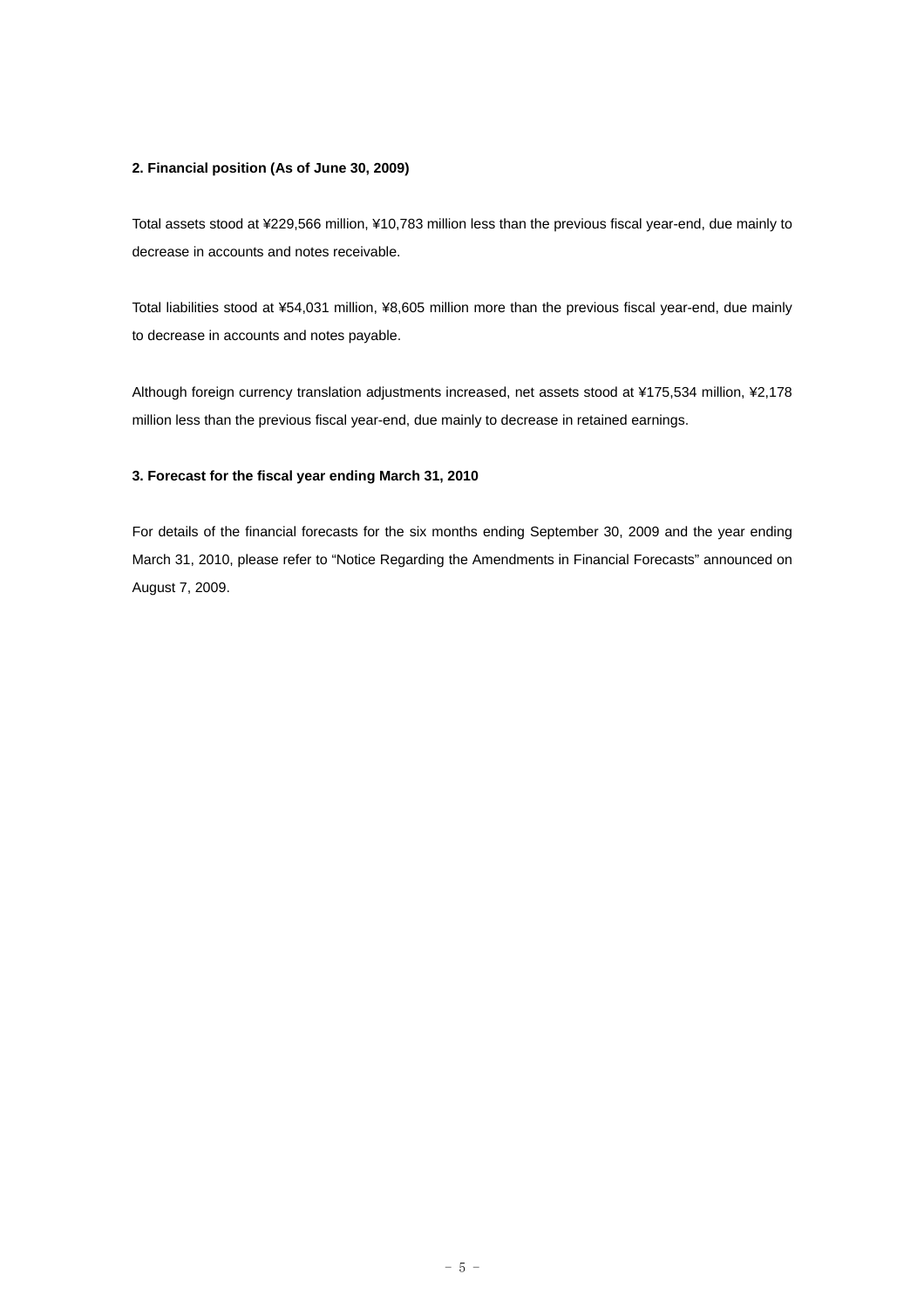# **Consolidated Financial Statements**

|--|

|                                          |                                      | (Millions of Yen)                      |
|------------------------------------------|--------------------------------------|----------------------------------------|
|                                          | <b>First Quarter</b><br>End          | Year End                               |
|                                          | -Current Year<br>As of June 30, 2009 | -Previous Year<br>As of March 31, 2009 |
| <b>Assets</b>                            |                                      |                                        |
| <b>Current Assets:</b>                   |                                      |                                        |
| Cash and bank deposits                   | ¥62,597                              | ¥64,130                                |
| Accounts and notes receivable            | 26,662                               | 36,808                                 |
| Merchandise and finished goods           | 11,995                               | 12,510                                 |
| Work in process                          | 4,762                                | 4,421                                  |
| Raw materials and supplies               | 9,971                                | 10,204                                 |
| Other current assets                     | 7,198                                | 7,525                                  |
| Less: Allowance for bad debts            | (233)                                | (233)                                  |
| Total current assets                     | 122,955                              | 135,368                                |
| Fixed Assets:                            |                                      |                                        |
| Property, plant and equipment -net:      |                                      |                                        |
| Buildings and structures                 | 27,658                               | 27,377                                 |
| Machinery and equipment                  | 39,413                               | 37,578                                 |
| Other                                    | 18,333                               | 20,045                                 |
| Total property, plant and equipment -net | 85,405                               | 85,001                                 |
| Intangibles                              |                                      |                                        |
| Goodwill                                 | 7,588                                | 8,269                                  |
| Other                                    | 1,193                                | 1,140                                  |
| <b>Total intangibles</b>                 | 8,782                                | 9,410                                  |
| Investments and Other                    |                                      |                                        |
| Long-term investments in securities      | 4,661                                | 4,280                                  |
| Other                                    | 8,191                                | 6,717                                  |
| Less: Allowance for bad debts            | (429)                                | (427)                                  |
| Total investments and other              | 12,423                               | 10,570                                 |
| <b>Total fixed assets</b>                | 106,611                              | 104,982                                |
| <b>Total assets</b>                      | 229.566                              | 240,350                                |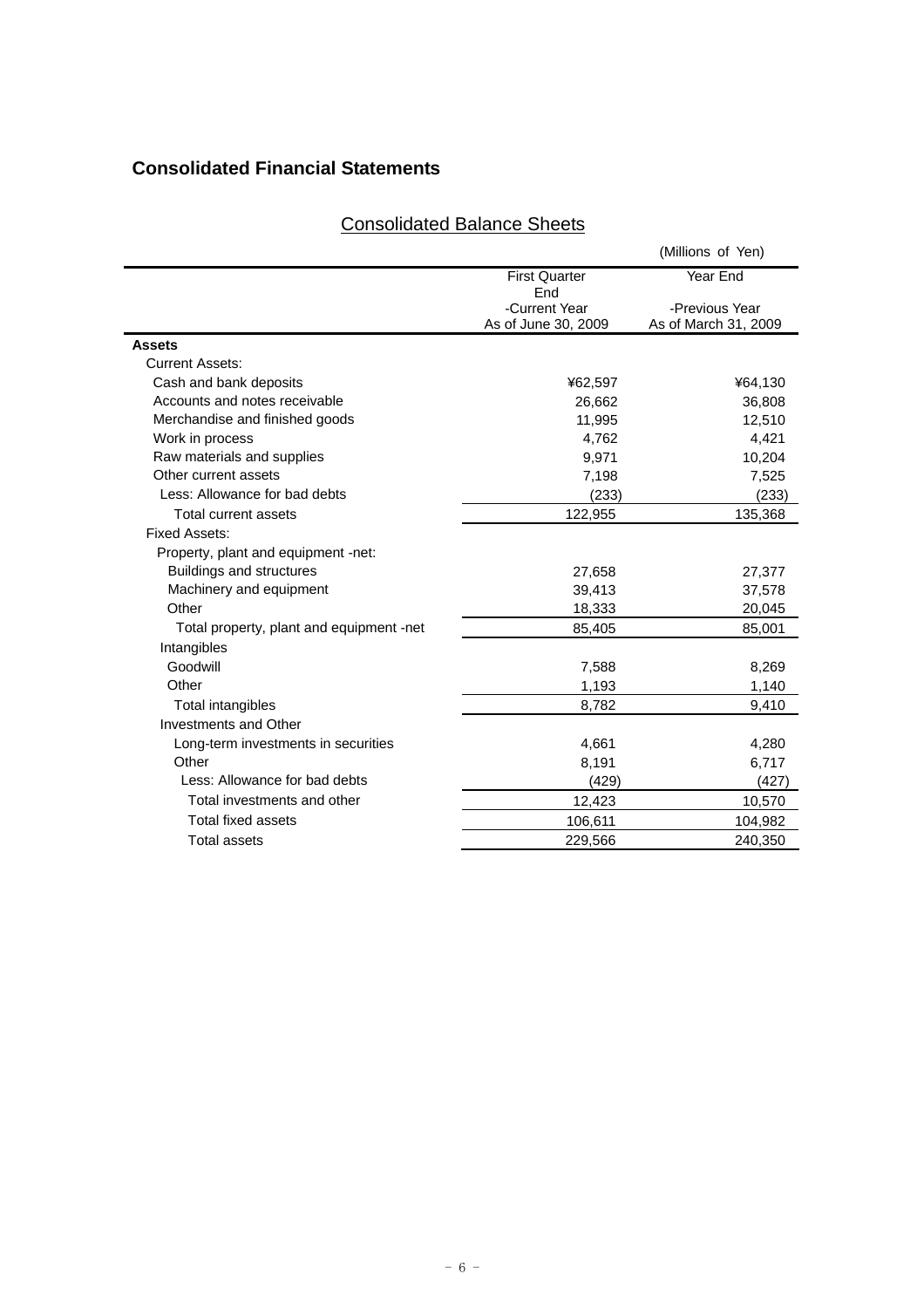|                                               |                                      | (Millions of Yen)                      |
|-----------------------------------------------|--------------------------------------|----------------------------------------|
|                                               | <b>First Quarter</b><br>End          | Year End                               |
|                                               | -Current Year<br>As of June 30, 2009 | -Previous Year<br>As of March 31, 2009 |
| <b>Liabilities</b>                            |                                      |                                        |
| <b>Current Liabilities:</b>                   |                                      |                                        |
| Accounts and notes payable                    | ¥14,076                              | ¥20,423                                |
| Income taxes payable                          | 234                                  | 363                                    |
| <b>Accrued bonuses</b>                        | 1,273                                | 1,716                                  |
| Other                                         | 9,729                                | 11,337                                 |
| <b>Total current liabilities</b>              | 25,313                               | 33,841                                 |
| Long-term Liabilities:                        |                                      |                                        |
| Long-term bank loans                          | 20,000                               | 20,000                                 |
| Reserve for employees' retirement benefits    | 4,466                                | 4,322                                  |
| Reserve for retirement benefits for directors |                                      |                                        |
| and statutory auditors                        | 125                                  | 125                                    |
| Reserve for product warranty                  | 118                                  | 118                                    |
| Negative goodwill                             | 162                                  | 324                                    |
| Other                                         | 3,846                                | 3,906                                  |
| Total long-term liabilities                   | 28,718                               | 28,796                                 |
| <b>Total liabilities</b>                      | 54,031                               | 62,637                                 |
| <b>Net Assets</b>                             |                                      |                                        |
| Shareholders' Equity:                         |                                      |                                        |
| Common stock                                  | 34,606                               | 34,606                                 |
| Additional paid-in capital                    | 44,342                               | 44,342                                 |
| Retained earnings                             | 109,890                              | 114,998                                |
| Treasury stock                                | (11, 352)                            | (11, 351)                              |
| Total shareholders' equity                    | 177,486                              | 182,595                                |
| Valuation and Adjustments:                    |                                      |                                        |
| Net unrealized gain on other securities       | 366                                  | 144                                    |
| Foreign currency translation adjustments      | (3, 564)                             | (6, 205)                               |
| Total valuation and adjustments               | (3, 198)                             | (6,061)                                |
| Minority Interest                             | 1,247                                | 1,179                                  |
| Total net assets                              | 175,534                              | 177,712                                |
| Total liabilities and net assets              | 229,566                              | 240,350                                |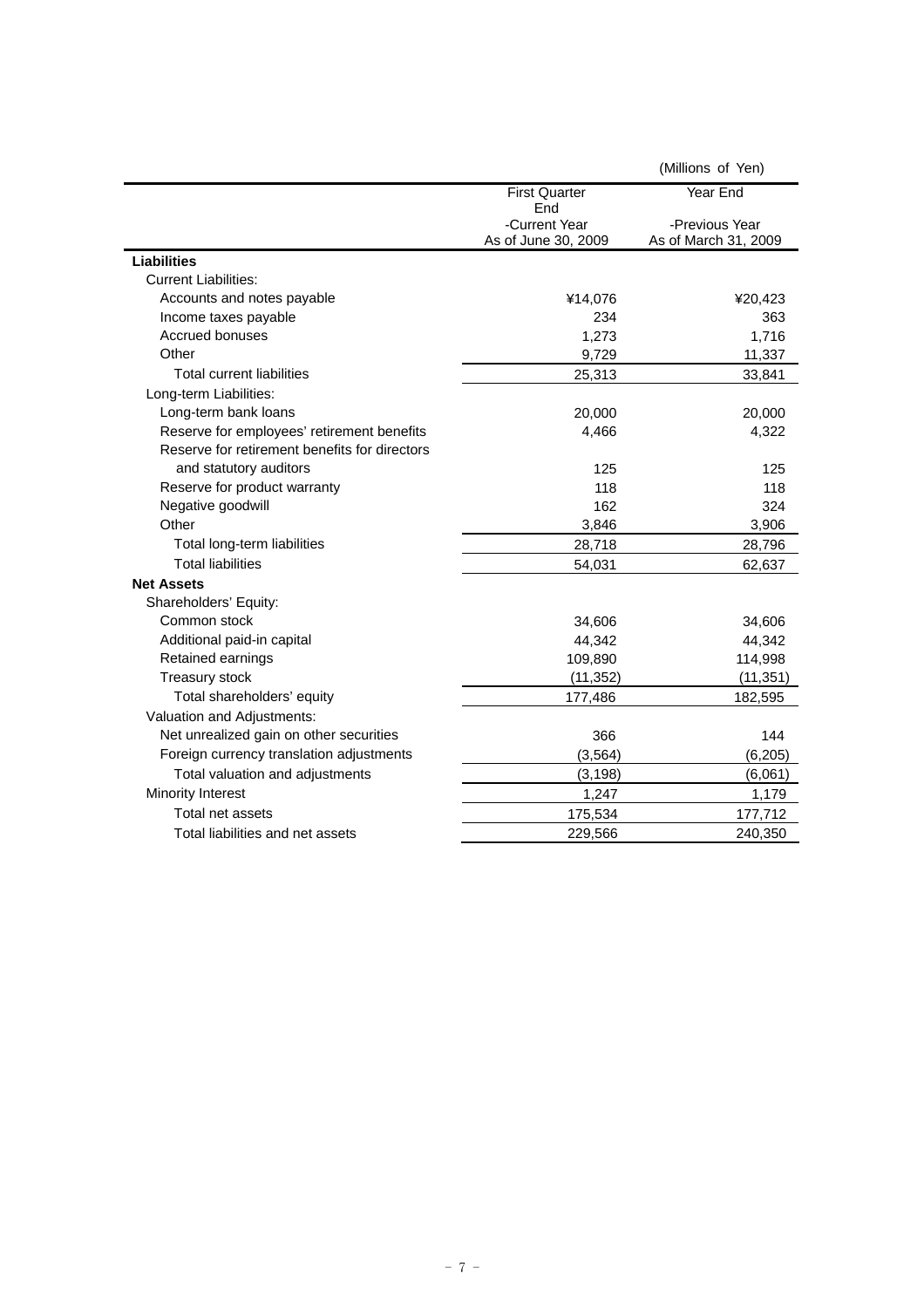# Consolidated Statements of Income

|                                                                                             |                                                                                             | (Millions of Yen)                                                                          |
|---------------------------------------------------------------------------------------------|---------------------------------------------------------------------------------------------|--------------------------------------------------------------------------------------------|
|                                                                                             | <b>First Quarter</b><br>Ended<br>June 30, 2008<br>(From April 1, 2008)<br>to June 30, 2008) | <b>First Quarter</b><br>Ended<br>June 30, 2009<br>(From April 1, 2009<br>to June 30, 2009) |
| Net sales                                                                                   | ¥53,064                                                                                     | ¥21,622                                                                                    |
| Cost of sales                                                                               | 35,854                                                                                      | 19,256                                                                                     |
| Gross profit                                                                                | 17,209                                                                                      | 2,365                                                                                      |
| Selling, general and administrative expenses                                                | 10,538                                                                                      | 8,229                                                                                      |
| Operating income (loss)                                                                     | 6,671                                                                                       | (5,863)                                                                                    |
| Non-operating income:                                                                       |                                                                                             |                                                                                            |
| Interest income                                                                             | 165                                                                                         | 39                                                                                         |
| Foreign exchange gain, net                                                                  | 1,369                                                                                       | 427                                                                                        |
| Amortization of negative goodwill                                                           | 162                                                                                         | 162                                                                                        |
| Equity earnings of affiliates                                                               |                                                                                             | 1                                                                                          |
| Other                                                                                       | 266                                                                                         | 317                                                                                        |
| Total non-operating income                                                                  | 1,963                                                                                       | 948                                                                                        |
| Non-operating expense:                                                                      |                                                                                             |                                                                                            |
| Interest expenses                                                                           | 17                                                                                          | 100                                                                                        |
| Equity losses of affiliates                                                                 | 29                                                                                          |                                                                                            |
| Other                                                                                       | 110                                                                                         | 89                                                                                         |
| Total non-operating expenses                                                                | 157                                                                                         | 189                                                                                        |
| Ordinary income (loss)                                                                      | 8,477                                                                                       | (5, 104)                                                                                   |
| Extraordinary gains:                                                                        |                                                                                             |                                                                                            |
| Gain on sales of property, plant and equipment<br>Gain on sales of long-term investments in | 31                                                                                          | 0                                                                                          |
| securities                                                                                  |                                                                                             | 1                                                                                          |
| Reversal of allowance for bad debts                                                         |                                                                                             | 6                                                                                          |
| Total extraordinary gains                                                                   | 31                                                                                          | 8                                                                                          |
| Extraordinary losses:                                                                       |                                                                                             |                                                                                            |
| Loss on sales and disposal of property, plant                                               |                                                                                             |                                                                                            |
| and equipment                                                                               | 60                                                                                          | 42                                                                                         |
| Lay-off costs                                                                               |                                                                                             | 269                                                                                        |
| Total extraordinary losses                                                                  | 60                                                                                          | 311                                                                                        |
| Income (loss) before income taxes and minority                                              |                                                                                             |                                                                                            |
| interests                                                                                   | 8,448                                                                                       | (5,408)                                                                                    |
| Income taxes-current                                                                        | 3,320                                                                                       | 78                                                                                         |
| Income taxes-deferred                                                                       | 247                                                                                         | (1, 380)                                                                                   |
| Total income taxes                                                                          | 3,568                                                                                       | (1, 302)                                                                                   |
| Minority interests in net income                                                            | 37                                                                                          | (26)                                                                                       |
| Net income (loss)                                                                           | 4,842                                                                                       | (4,079)                                                                                    |
|                                                                                             |                                                                                             |                                                                                            |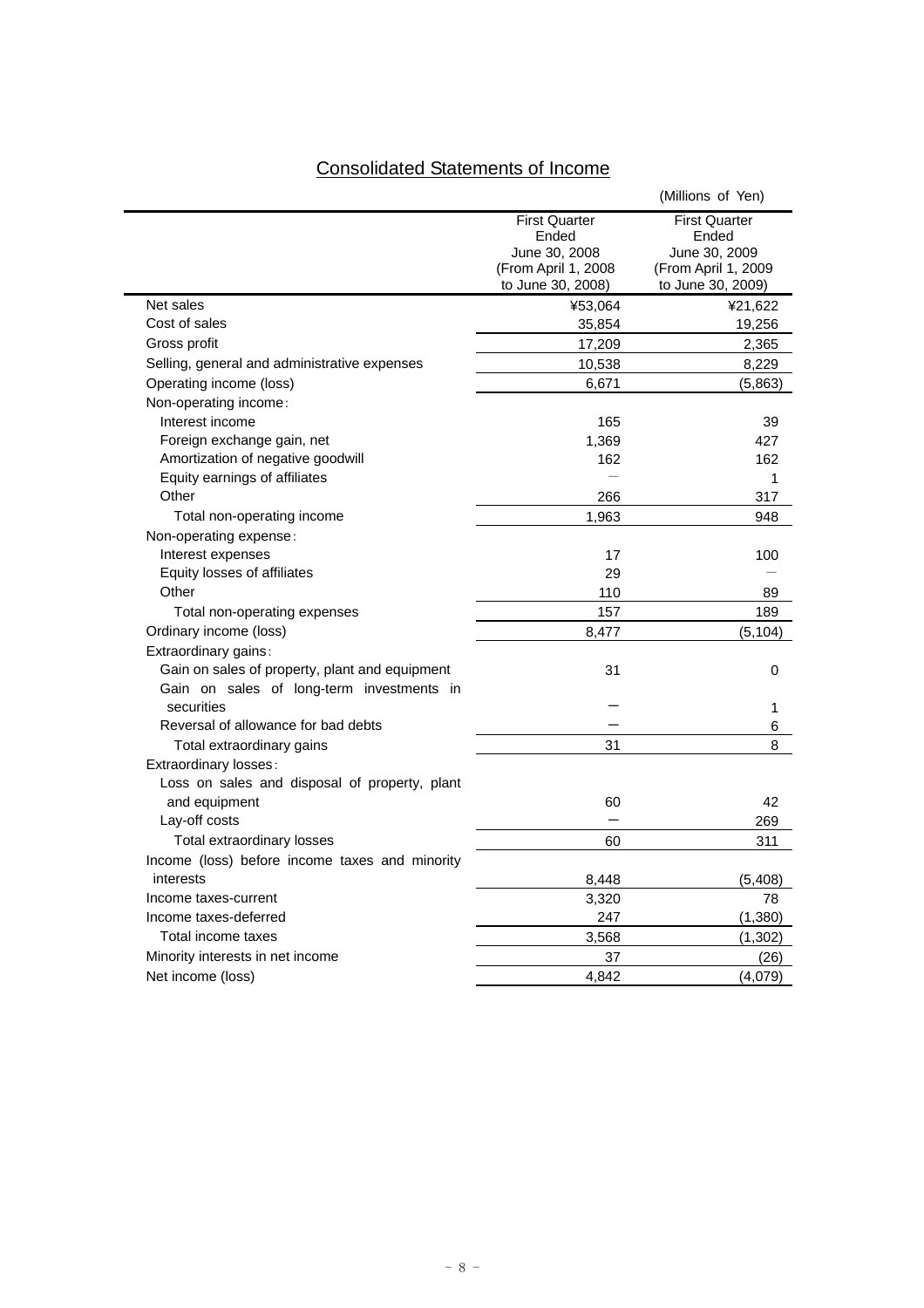## **Additional notes:**

- (1) Going concern issues: Not applicable.
- (2) Significant change in shareholders' equity: Not applicable.

# **Significant subsequent event:**

On July 30, 2009, THK CO., LTD. issued 1.35% unsecured domestic term bonds due 2014 (the "THK 4th unsecured bonds"), which were approved at the Board of Directors meeting held on December 20, 2008, in order to finance operating funds and to raise investment funds into facilities and affiliates. Due date of the payment was July 30, 2009, and total amount of the bonds is ¥10,000 million at par value. The bonds are to be redeemed on July 30, 2014, with permission for early retirements by repurchase at any time on or after July 30, 2009.

### **For reference: Outline of non-consolidated financial statements**

Non-Consolidated operating results and financial position as of and for the three months ended June 30, 2009 (April 1, 2009 to June 30, 2009) are as follows:

| <b>First Quarter</b><br>Ended June 30<br>(Millions of Yen) | Net<br>Sales                         |          | Operating<br>Income (Loss)      |                          | Ordinary<br>Income (Loss) |       | <b>Net</b><br>Income (Loss) |                          |
|------------------------------------------------------------|--------------------------------------|----------|---------------------------------|--------------------------|---------------------------|-------|-----------------------------|--------------------------|
| 2009                                                       | ¥10,755                              | (70.3) % | $*(3,246)$                      | $-$ %                    | ¥(2,907)                  | $-$ % | $*(1,900)$                  | $-$ %                    |
| 2008                                                       | 36,154                               |          | 5,121                           | $\overline{\phantom{0}}$ | 6,772                     |       | 4,054                       | $\overline{\phantom{0}}$ |
| <b>First Quarter</b><br>Ended June 30<br>(Yen)             | Net Income (Loss)<br>Per Share-Basic |          | Net Income<br>Per Share-Diluted |                          |                           |       |                             |                          |
| 2009                                                       | $*(14.78)$                           |          | $* -$                           |                          |                           |       |                             |                          |
| 2008                                                       |                                      | 31.52    |                                 |                          |                           |       |                             |                          |

(1) Operating Results

#### (2) Financial Position

|                      | <b>Total Assets</b><br>(Millions of Yen)      | Net Assets<br>(Millions of Yen) | Net Worth Ratio<br>(%)              | Net Assets<br>Per Share (Yen) |  |
|----------------------|-----------------------------------------------|---------------------------------|-------------------------------------|-------------------------------|--|
| As of June 30, 2009  | ¥212.984                                      | ¥173.968                        | 81.7 %                              | 1,352.72                      |  |
| As of March 31, 2009 | 222.076                                       | 176.677                         | 79.6                                | 1,373.77                      |  |
| (Note) Net worth     | As of June 30, 2009:<br>As of March 31, 2009: |                                 | ¥173.968 million<br>176,677 million |                               |  |

*(Note 1) Fluctuation percentage for the first quarter ended March 31, 2008 is not presented because quarterly accounting standards, as defined and published by the Accounting Standards Board of Japan, are applied from the previous fiscal year.* 

*(Note 2) Net worth ratio is defined as net worth divided by total assets. Net worth consists of shareholders' equity and adjustment/valuation items in net assets.*

*(Note 3) The figures in the table above are based on the quarterly financial reporting standards. All of those figures are not audited nor reviewed by an independent auditor.*